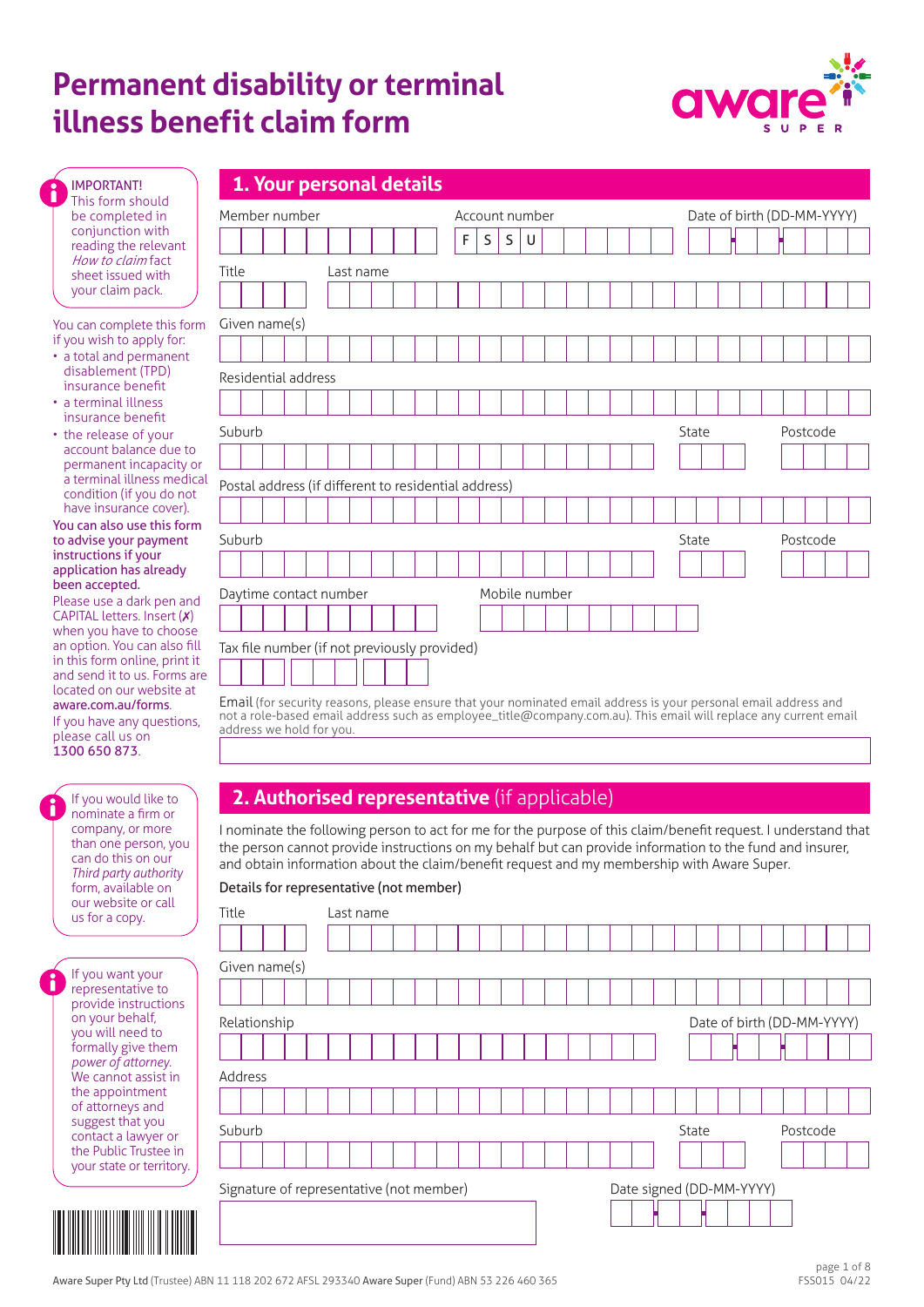We'll provide you with the required forms for completion with your claim pack, which can be requested from us. Call us and ask for a copy.

There are different claim forms for permanent disability, TPD and terminal illness claims.

There are separate claim Fact Sheets for members of the Police Blue Ribbon Super and Ambulance Officers' Super insurance arrangements which are provided in your claim pack. These are also available online at aware.com.au/ factsheets or you can call us for a copy. Please ensure you refer to the fact sheet that applies to your circumstances.

#### If you withdraw your full super

IMPORTANT!

account balance on the basis of satisfying the 24-month certification period (and not the 12-month period), your insurance will be cancelled. You won't be able to make an insurance claim on the basis of terminal illness if you are later certified with a life expectancy of 12 months or less.

You may consider maintaining enough super balance in your account for the payment of insurance premiums.

# **3. Why are you completing this form?**

There are three reasons for completion of this form:

- 1. to apply for a permanent disability benefit, which can include both a TPD benefit (insurance) and a permanent incapacity benefit (account balance)
- 2. to apply for a terminal illness benefit (which can include both insurance and an account balance)
- 3. provide payment instructions for an existing accepted claim

## **3.1 Permanent disability**

If you become permanently disabled, you may apply for:

- a TPD benefit, being insurance cover you may have with your super account at the time of your injury or when your illness happened (which is subject to approval by the insurer); and/or
- your super account balance (early release due to permanent incapacity)

Refer to the *How to claim a permanent disability benefit* fact sheet provided in your claim pack or download from our website at [aware.com.au/factsheets](https://aware.com.au/factsheets) or contact us on 1300 650 873 for a copy.

## **Checklist for permanent disability claims**

|    | Permanent disability or terminal<br>illness benefit claim form | Signed and completed sections 1, 2 (if applicable), 3.1, 4, 5, 6, 8<br>(if applicable) and 9                                                                   |
|----|----------------------------------------------------------------|----------------------------------------------------------------------------------------------------------------------------------------------------------------|
| H  | Proof of identity                                              | Refer to section 6 and the Notes of this form for further information                                                                                          |
|    | Two x Medical reports                                          | Completed by two medical practitioners (which must not be older<br>than 12 months old when we receive them)                                                    |
|    | Member statement<br>(TPD benefit only)                         | Signed and completed by you                                                                                                                                    |
|    | Employer statement<br>(TPD benefit only)                       | To be completed by your last employer                                                                                                                          |
| I. | Authority to release employer<br>records (TPD benefit only)    | Signed and completed by you, if you have insurance you wish to<br>claim and would prefer for us to obtain the information from your<br>employer on your behalf |
|    |                                                                |                                                                                                                                                                |

#### **Subject to claim approval, the following documents can be provided in advance**

| Copy of financial institution<br>statement | If you wish all or part of your benefit to paid in cash or as a<br>rollover/transfer to a self-managed super fund (SMSF)                                 |
|--------------------------------------------|----------------------------------------------------------------------------------------------------------------------------------------------------------|
| Aware Super retirement income              | Signed and completed if you elect to transfer all or part of your<br>stream member application form   benefit to an Aware Super retirement income stream |

There is no promise of a benefit, by providing your payment instructions in advance of your claim being assessed.

## **3.2 Terminal illness**

If you have a terminal illness, you may apply for:

- any death/terminal illness insurance cover you may have with your super account at the time you are certified that your life expectancy is less than 12 months (which is subject to approval by the insurer); and/or
- your super account balance (early release due to a terminal medical condition), at the time you are certified that your life expectancy is less than 24 months.

Refer to the *How to claim a terminal illness benefi*t fact sheet provided in your claim pack or download from our website at [aware.com.au/factsheets](https://aware.com.au/factsheets) or contact us on 1300 650 873 for a copy.

## **Checklist for terminal illness claims**

|                                                                               | Permanent disability or terminal<br>illness benefit claim form  | Signed and completed sections 1, 2 (if applicable), 4.2, 5, 6, 8<br>(if applicable) and 9                               |  |  |  |  |  |  |  |  |
|-------------------------------------------------------------------------------|-----------------------------------------------------------------|-------------------------------------------------------------------------------------------------------------------------|--|--|--|--|--|--|--|--|
|                                                                               | Proof of identity                                               | Refer to section 6 and the Notes of this form for further information                                                   |  |  |  |  |  |  |  |  |
|                                                                               | Two x Medical reports                                           | Completed by your treating medical practitioner and your treating<br>specialist                                         |  |  |  |  |  |  |  |  |
|                                                                               | Terminal illness claim form<br>(insurance only)                 | Signed and completed by you                                                                                             |  |  |  |  |  |  |  |  |
| Subject to claim approval, the following documents can be provided in advance |                                                                 |                                                                                                                         |  |  |  |  |  |  |  |  |
|                                                                               | Copy of financial institution<br>statement                      | If you wish for any of your benefit to paid in cash                                                                     |  |  |  |  |  |  |  |  |
|                                                                               | Aware Super retirement income<br>stream member application form | Signed and completed if you elect to transfer all or part of your<br>benefit to an Aware Super retirement income stream |  |  |  |  |  |  |  |  |
|                                                                               |                                                                 |                                                                                                                         |  |  |  |  |  |  |  |  |

There is no promise of a benefit, by providing your payment instructions in advance of your claim being assessed.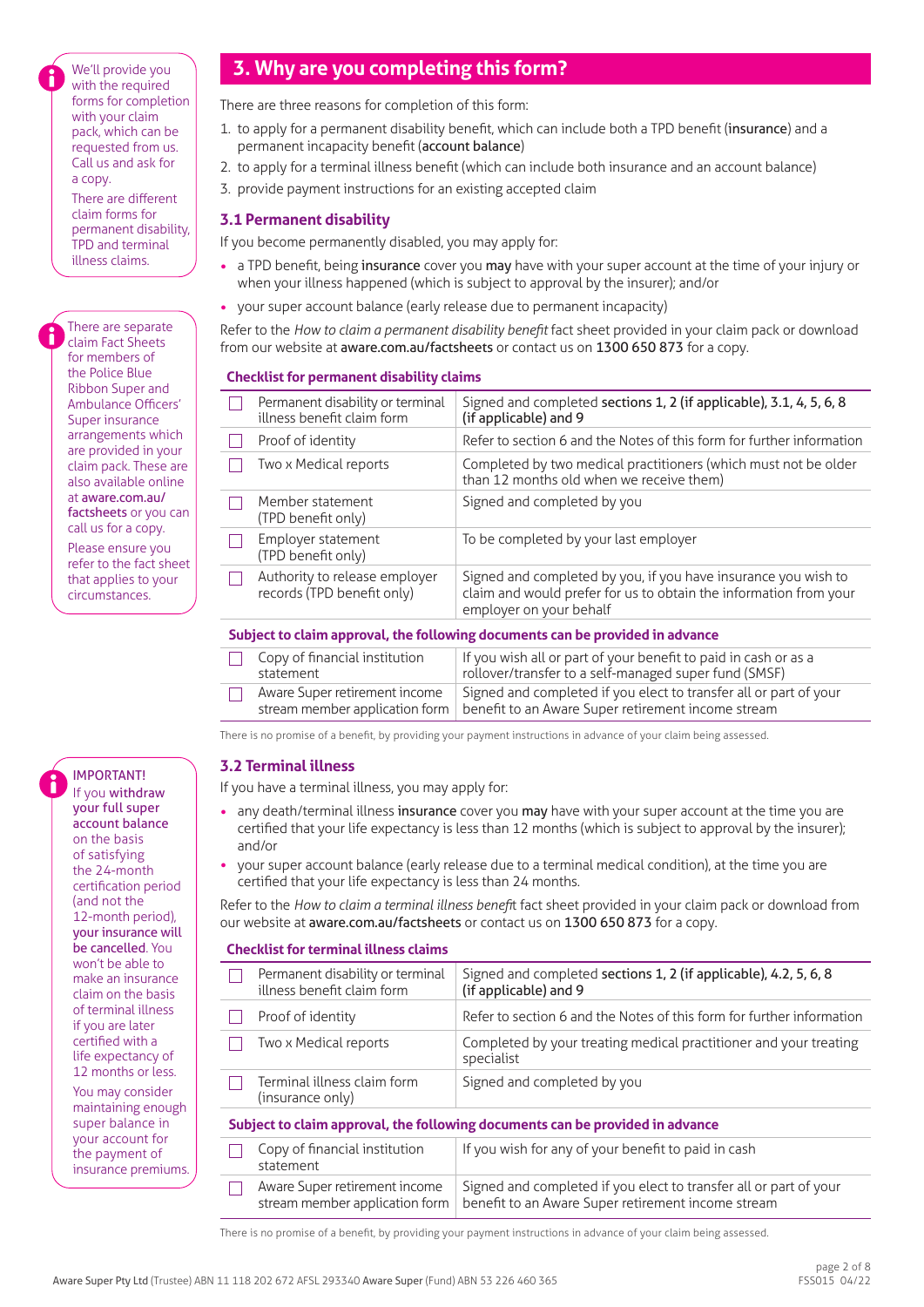# **3. Why are you completing this form?** (continued)

## **3.3 Payment instructions for an existing accepted claim**

If you've had your claim accepted and have not previously provided your payment instructions, or if you wish to change your previously provided payment instructions, you can do so using this form. Where you have more than one account with us, please use a separate form to provide payment instructions for each account.

#### **Checklist for providing payment instructions**

| Permanent disability or terminal<br>illness benefit claim form | Signed and completed sections 1, 2 (if applicable), 4.2, 5, 6, 8<br>(if applicable) and 9                                |
|----------------------------------------------------------------|--------------------------------------------------------------------------------------------------------------------------|
| Proof of identity<br>(may not be applicable)                   | Refer to section 6 and the Notes of this form for further information                                                    |
| Copy of financial institution<br>statement                     | If you wish all or part of your benefit to paid in cash or as a<br>rollover/transfer to a self-managed super fund (SMSF) |
| Aware Super income stream<br>application form                  | Signed and completed if you elect to transfer all or part of your<br>benefit to an Aware Super retirement income stream  |

# **4. Your employment details and final contribution details**

#### **4.1 Details of your last employment arrangement (permanent disability claims only)**

| Employer name                                                                                         |              |  |  |  |  |  |  |
|-------------------------------------------------------------------------------------------------------|--------------|--|--|--|--|--|--|
|                                                                                                       |              |  |  |  |  |  |  |
|                                                                                                       | (DD-MM-YYYY) |  |  |  |  |  |  |
| What was the date you were last physically able to carry out<br>the normal duties of your occupation? |              |  |  |  |  |  |  |
| What was the last day you were physically at work?                                                    |              |  |  |  |  |  |  |
| Has this employment arrangement terminated?<br>Yes                                                    |              |  |  |  |  |  |  |
| If yes, what date did your employment terminate?                                                      |              |  |  |  |  |  |  |

If yes, what date did your employment terminate?

## **4.2 Final contribution details (full payments only)**

Only complete this section if your employer still has a final contribution payment to make for you (e.g. a compulsory Superannuation Guarantee (SG) contribution). You will need to contact your employer to find out when your last contribution payment is due. If there's a contribution outstanding, you can choose to:

- close your account and receive your payment without waiting for the final contribution payment OR
- wait for the final contribution to arrive then close your account.

If we receive a contribution after your account is closed, the contribution will be refunded to the employer.

- $\Box$  Close my account without waiting for any further contributions from my employer OR
- Wait for the final contribution from my employer and then pay my benefit and close my account, noting  $\Box$ the details of the employer currently making contributions are as follows:

| Date terminated employment (DD-MM-YYYY)                   | Expected date of contribution (DD-MM-YYYY) |  |  |  |  |  |  |  |  |  |
|-----------------------------------------------------------|--------------------------------------------|--|--|--|--|--|--|--|--|--|
|                                                           |                                            |  |  |  |  |  |  |  |  |  |
| Employer name (if different to any employer named in 4.1) |                                            |  |  |  |  |  |  |  |  |  |
|                                                           |                                            |  |  |  |  |  |  |  |  |  |
| Employer contact name                                     | Employer phone number                      |  |  |  |  |  |  |  |  |  |
|                                                           |                                            |  |  |  |  |  |  |  |  |  |
| Email address of employer contact person                  |                                            |  |  |  |  |  |  |  |  |  |
|                                                           |                                            |  |  |  |  |  |  |  |  |  |

## IMPORTANT!

If your final contribution is not received within 30 days of the date you sign this form, your benefit will be paid without the receipt of the contribution, and your account will be closed so that payment is not delayed.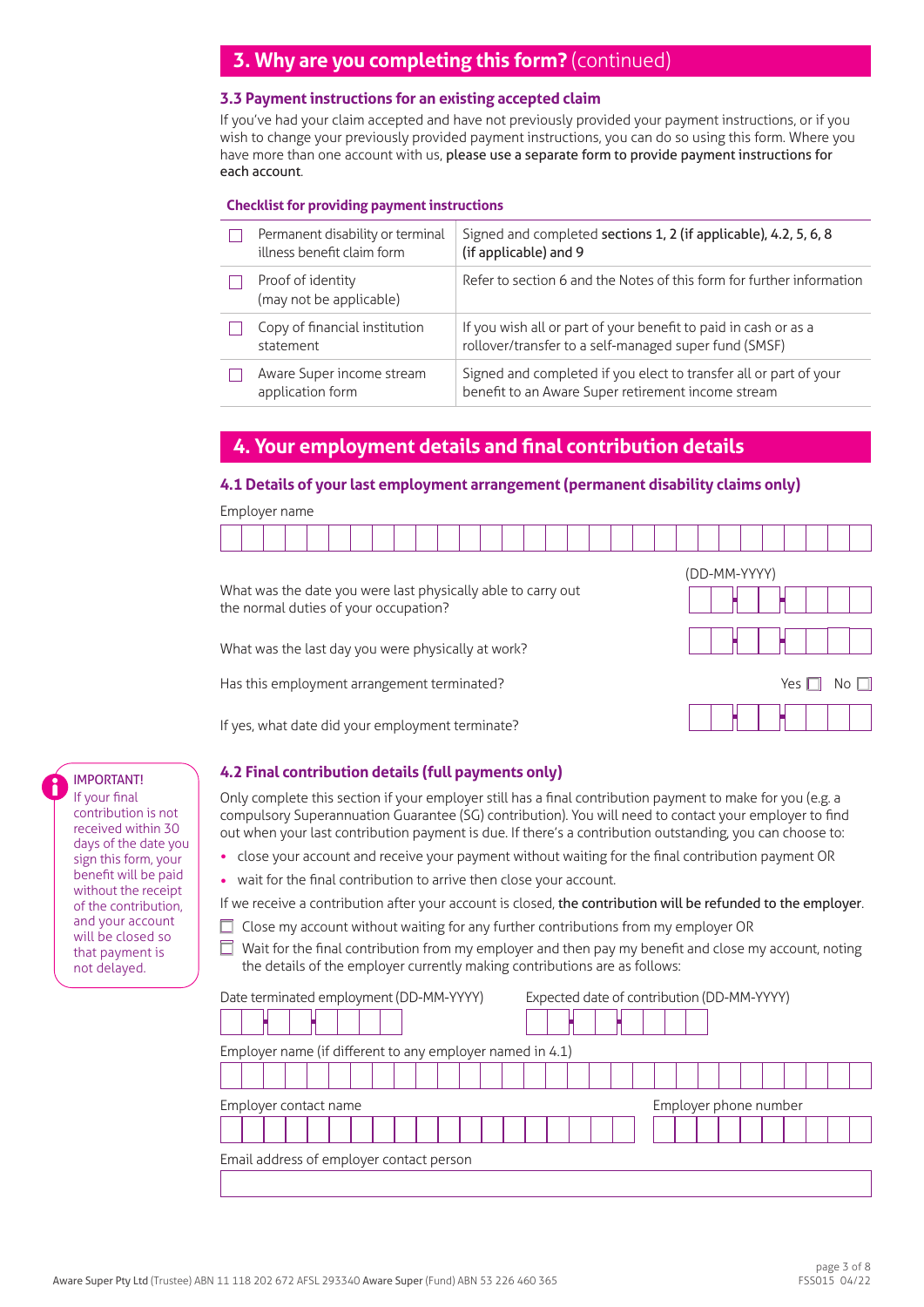You have three payment options:

- 1. Cash all or part of your benefit
- 2. Roll over/transfer all or part of your benefit to another complying super fund
- 3. Transfer all or part of your benefit to an Aware Super retirement income stream

You can combine the options to meet your needs.

If you don't cash or transfer all of your benefit, you must leave at least \$1,500 in your account for it to remain open.

## IMPORTANT!

Rolling over a terminal illness benefit may have tax consequences. Refer to your *How to claim a terminal illness benefit* fact sheet for further information.

We recommend you obtain financial advice when making decisions about your payment options.

You can't invest more than the transfer balance cap in a retirement income stream. For more information, go to the ATO website at ato.gov.au/ transferbalancecap

# **5. Your payment options**

## **Option 1: Cash all or part of your benefit**

Please mark  $x$  to indicate your choice:

- $\Box$  I would like to cash my whole benefit (my account balance plus any insurance component) closing my account; OR
- $\Box$  I would like to cash my whole benefit less \$1.500 to keep my account open: OR

 $\Box$  I would like to cash the following (gross) amount of my benefit:  $\zeta$ 

(whole numbers only)

#### Cash payment details

Payment can only be made directly to an Australian bank, building society or credit union account. You can only nominate an account held in your name or held jointly in your name with another person(s). Payments cannot be made to offshore bank accounts or third-party bank accounts.

You must provide proof of identity if you are setting up or updating your bank account information.

Name(s) on account

| ivality of account            |                |  |  |  |  |  |  |  |  |  |
|-------------------------------|----------------|--|--|--|--|--|--|--|--|--|
|                               |                |  |  |  |  |  |  |  |  |  |
| <b>BSB</b> number             | Account number |  |  |  |  |  |  |  |  |  |
|                               |                |  |  |  |  |  |  |  |  |  |
| Name of financial institution |                |  |  |  |  |  |  |  |  |  |
|                               |                |  |  |  |  |  |  |  |  |  |

## **Option 2: Roll over all or part of your benefit**

Please mark **X** to indicate your choice:

- $\Box$  I wish to roll over my whole benefit (my account balance plus any insurance component) closing my account; OR
- $\Box$  I wish to roll over part of my benefit:  $\sin$ (whole numbers only)

Payment will be made to the rollover fund you nominate.

| Are you rolling over to a self managed super fund (SMSF)? |  |  |
|-----------------------------------------------------------|--|--|
|                                                           |  |  |

 $\Box$  No – complete section 5.1  $\Box$  Yes – complete section 5.2

## **5.1 Roll over fund details**

IMPORTANT: If you wish to roll over to more than one fund, you must complete a separate form for each fund. You must also ensure you provide your rollover fund's Unique Superannuation Identifier (USI) number.

| Name of the fund you are rolling over to |                                        |
|------------------------------------------|----------------------------------------|
|                                          |                                        |
| Fund ABN                                 | Unique Superannuation Identifier (USI) |
|                                          |                                        |
| Member number                            | Fund's phone number                    |
|                                          |                                        |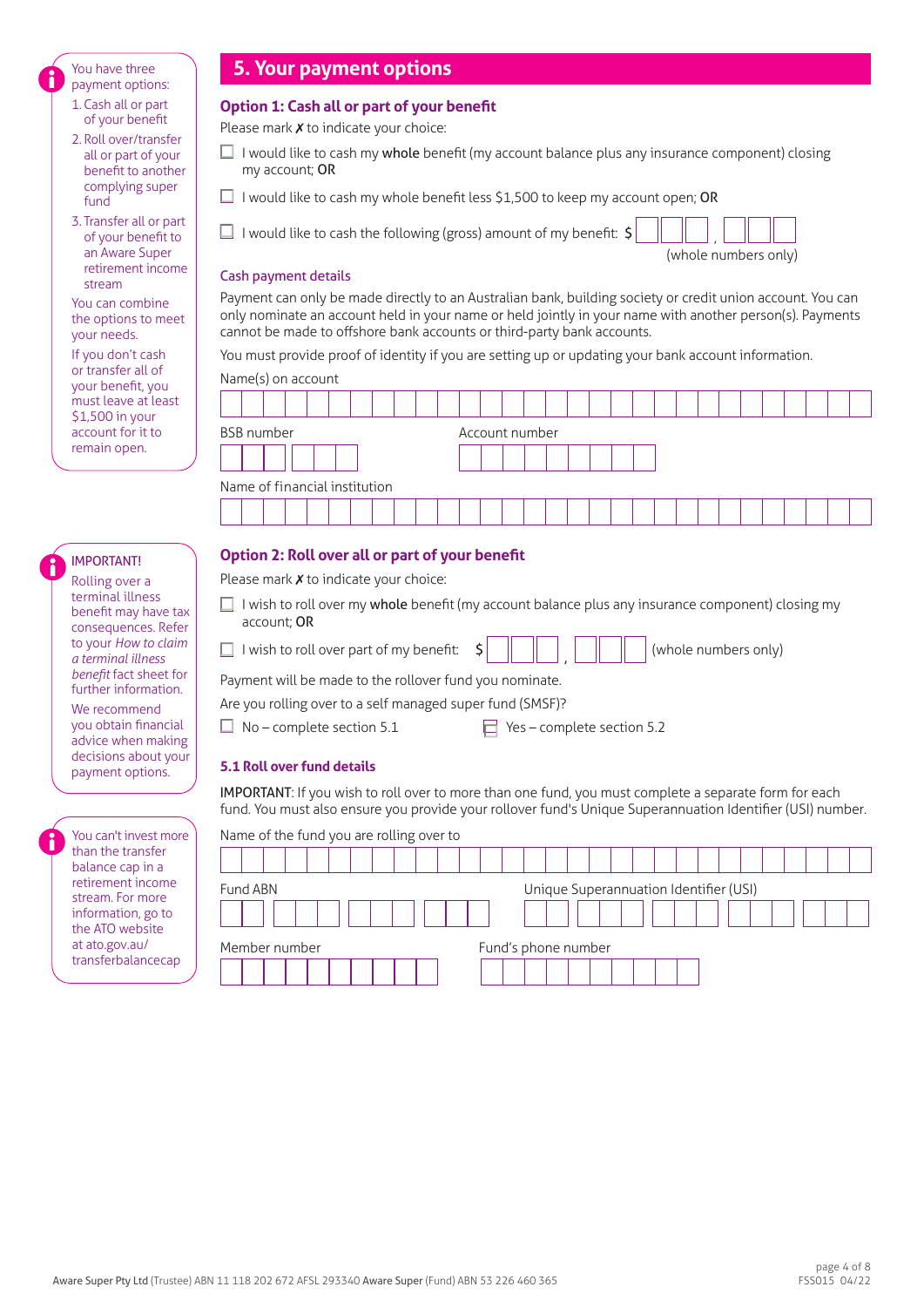#### IMPORTANT!

The SMSF details you provide MUST match the SMSF details registered with the government. If it doesn't match, this will delay your payment and may require additional documentation. You can verify that your information is correct via the

government's Super Fund Lookup website at www.superfundlookup. gov.au

IMPORTANT! If you choose to only transfer a portion of your benefit, you must leave at least \$1,500 in your account for it to remain open.

# **5. Your payment options** (continued)

#### **5.2 Financial institution account details (only for SMSFs)**

You must provide a copy of the SMSF's financial institution statement so we can electronically transfer your rollover to the SMSF's account. Your SMSF statement must show the SMSF name (which will match the account name), BSB and account number you provide below. Payment can only be made to an Australian bank, building society or credit union.

 $\Box$  I enclose a copy of a recent financial institution statement confirming the below details

| Account name                  |                |  |  |  |  |  |  |  |  |  |
|-------------------------------|----------------|--|--|--|--|--|--|--|--|--|
|                               |                |  |  |  |  |  |  |  |  |  |
| <b>BSB</b> number             | Account number |  |  |  |  |  |  |  |  |  |
|                               |                |  |  |  |  |  |  |  |  |  |
| Name of financial institution |                |  |  |  |  |  |  |  |  |  |
|                               |                |  |  |  |  |  |  |  |  |  |

Please ensure all details are provided above. Failure to do so may delay your payment.

## **Option 3: Transfer all or part of your benefit to an Aware Super retirement income stream**

To transfer to an Aware Super retirement income stream, you'll also need to complete the application form at the back of the *Member Booklet Retirement Income Stream: Supplementary Product Disclosure Statement.* You need a minimum of \$20,000 to open a retirement income stream account.

Please mark **x** to indicate your choice:

- $\Box$  I wish to transfer my whole benefit (my account balance plus any insurance component) closing my account, OR
- $\Box$  I wish to transfer my whole benefit less \$1,500 to keep my account open; OR
- $\Box$  I wish to transfer part of my benefit:  $\zeta$
- I enclose a signed and completed *Aware Super Retirement income stream member application*, together with the supporting documentation and have read and understood the *Member Booklet Retirement Income Stream: Supplementary Product Disclosure Statement*.

(whole numbers only)

# **6. Proof of identity (POI)**

Please complete  *one of the options below.* 

- $\Box$  I have previously provided certified proof of identity documents or provided the electronic verification information below to Aware Super and I am not changing my name, providing bank details for the first time or changing a previously nominated bank account.
- $\Box$  I will provide electronic proof of identification for verification. Please provide any TWO of the following:
	- **1.** Full name exactly as it appears on my Medicare card

|                |                | My Medicare number is                                  |  |  |   | Valid to                                   |                |          |   |   |                           |                                        |  |  |  |
|----------------|----------------|--------------------------------------------------------|--|--|---|--------------------------------------------|----------------|----------|---|---|---------------------------|----------------------------------------|--|--|--|
|                |                |                                                        |  |  | M | M                                          | $\overline{2}$ | $\Omega$ | Y | Y |                           | My reference number<br>on this card is |  |  |  |
|                |                | Select your Medicare card colour                       |  |  |   | $\Box$ Green                               |                |          |   |   | $\Box$ Blue $\Box$ Yellow |                                        |  |  |  |
|                |                | 2. Full name exactly as appears on my driver's licence |  |  |   |                                            |                |          |   |   |                           |                                        |  |  |  |
|                |                |                                                        |  |  |   |                                            |                |          |   |   |                           |                                        |  |  |  |
|                | Licence number |                                                        |  |  |   | Driver's licence card number               |                |          |   |   |                           |                                        |  |  |  |
|                |                |                                                        |  |  |   |                                            |                |          |   |   |                           |                                        |  |  |  |
|                |                |                                                        |  |  |   | Expiry date                                |                |          |   |   |                           |                                        |  |  |  |
| State of issue |                |                                                        |  |  |   |                                            |                |          |   |   |                           |                                        |  |  |  |
|                |                |                                                        |  |  |   |                                            |                |          |   |   | $\vee$                    |                                        |  |  |  |
|                |                | 3. My Australian passport number is                    |  |  |   | Place of birth (as shown on your passport) |                |          |   |   |                           |                                        |  |  |  |
|                |                |                                                        |  |  |   |                                            |                |          |   |   |                           |                                        |  |  |  |
|                |                |                                                        |  |  |   |                                            |                |          |   |   |                           |                                        |  |  |  |
|                |                | Country of birth (not shown on your passport)          |  |  |   |                                            |                |          |   |   |                           |                                        |  |  |  |
|                |                |                                                        |  |  |   |                                            |                |          |   |   |                           |                                        |  |  |  |
|                |                | Family name at birth (not shown on your passport)      |  |  |   |                                            |                |          |   |   |                           |                                        |  |  |  |

If providing your driver's licence details in this step, your driver's licence number and driver's licence card number must be provided for Aware Super to complete Proof of Identification checks for those Australian States and Territories where the card number is a mandated requirement. Visit aware.com.au/ [member/forms-and](https://aware.com.au/member/forms-and-resources/proofofid)resources/proofofid for further information on whether your State/Territory has this as a mandated requirement.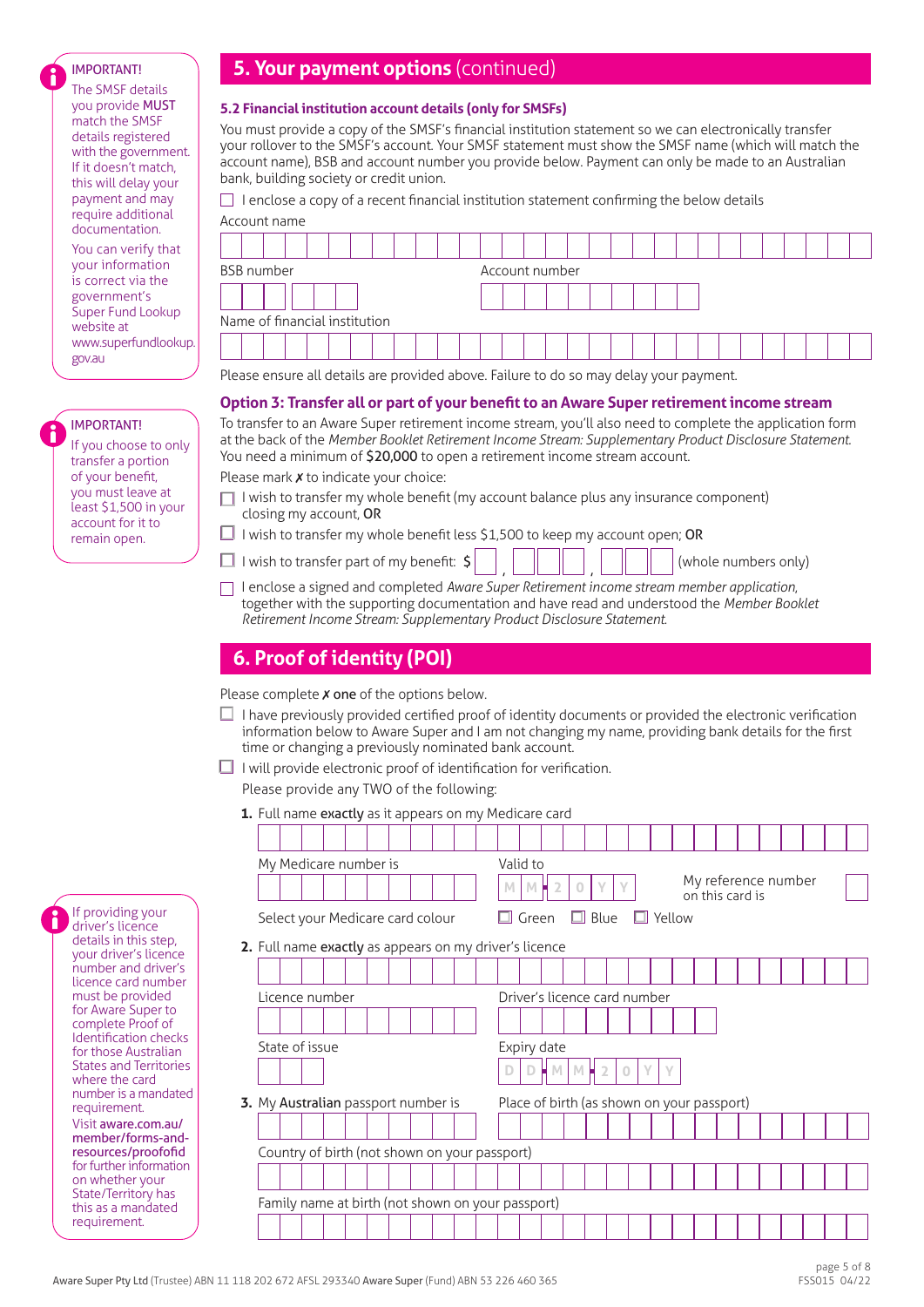# **6. Proof of identity** (continued)

 $\Box$  I will provide original, certified proof of identity (POI) documents. For a list of POI documents, refer to the *How to verify your information* fact sheet included in your claim pack or online at [aware.com.au/verify](https://aware.com.au/verify). If my POI documents have not been certified correctly, I understand Aware Super may use the information on the documents to verify my identity electronically using independent data sources.

If you're claiming a TPD or a terminal illness benefit (insurance), POI document must include your date of birth, please refer to the Notes of this form for further information.

# **7. Privacy**

The personal information provided on this form is collected by and held for Aware Super by the fund administrator, Mercer Administration, in accordance with the Australian Privacy Principles of the *Privacy Act 1988 (Cth),* for the purpose of administering accounts and providing services associated with fund membership. For further information about how personal information is handled, please call us on 1300 650 873 or visit [aware.com.au/privacy](https://aware.com.au/privacy) to view the privacy policy (a hard copy of the policy may also be provided on request). The policy contains information about access to and correction of personal information, how a complaint can be made about a privacy breach and other important information about how personal information is collected, used and disclosed.

# **8. Other instructions** (optional)

If you have any special or additional requirements , please provide details here:

# **9. Declaration**

- I declare that the information I have provided in this form is true and correct.
- I authorise any person nominated in Section 2 to act on my behalf in relation to this application.
- If I am claiming a benefit on the grounds that I am permanently incapacitated, I declare that I have ceased gainful employment and am unlikely ever to engage in gainful employment for which I am reasonably qualified, having regard to my training, education and experience.
- I understand that any remaining insurance cover will cease if I don't have enough funds remaining in my super account to pay premiums or I withdraw my whole benefit.
- If I have not provided instructions to cash in or roll over my whole benefit, any remaining benefit will remain in my account and I understand that my instructions may be adjusted to meet the minimum remaining balance requirement of \$1,500.
- I declare that I have sufficient information to make an informed decision about the payment/transfer of my benefit from Aware Super.
- If I'm transferring all or part of my benefit to an Aware Super retirement income stream, I confirm that I've read and understand the *Member Booklet Retirement Income Stream: Supplementary Product Disclosure Statement*, which contained the application form and accept the rules and risks outlined in this booklet and agree to be bound by the trust deed and rules of Aware Super.
- If I have asked the trustee to defer the payment of my benefit until my final SG payment comes in, but I have not provided a date for the final contribution, I authorise my employer to provide this date on my behalf.
- I understand that any cash payment will be made to the account provided section 5. I accept that I am solely responsible for confirming that the correct bank account information has been provided and is clear and readable.
- I understand that if I am rolling benefits over to my SMSF and I don't provide a copy of the fund's financial institution's statement or the account is not held in the fund's name, payment will be made by cheque to the fund's registered address.

## IMPORTANT!

Where you have more than one super account with us, you can advise us in this section.

 Please read the declaration and refer to the *Member Booklet* applicable to your membership or call us on 1300 650 873 if you have any questions.

Your application will be delayed if you do not sign and date this declaration.

If you have made any personal contributions to the fund that you want to claim as a tax deduction, you must send us the *Notice of intent to claim or vary a deduction for personal super contributions (S290C)* tax form and have received confirmation from us before you withdraw contributions.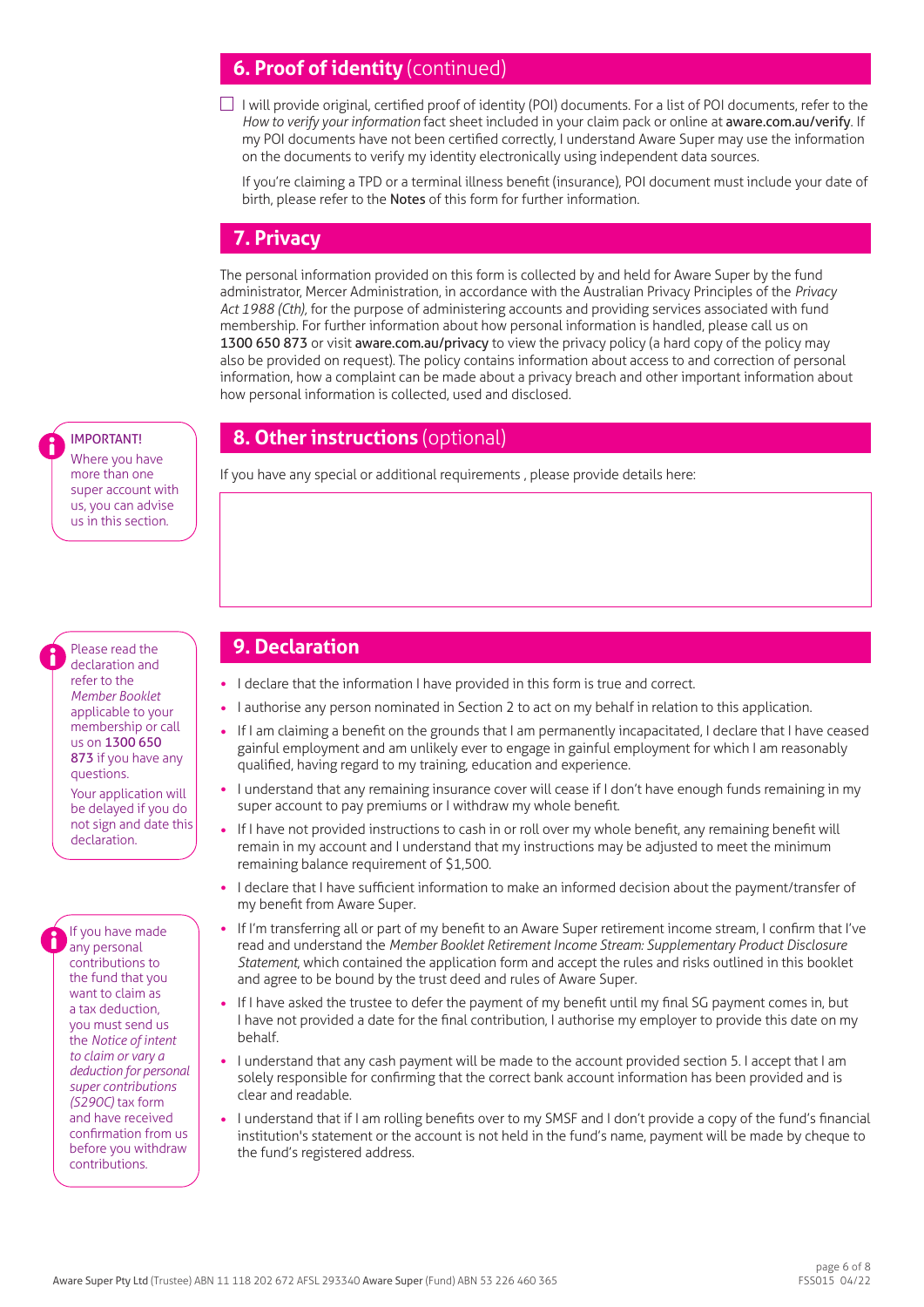# **9. Declaration** (continued)

- I understand that if I withdraw my whole benefit, any contributions received by Aware Super from my employer after the payment/transfer will be refunded to my employer.
- I declare that I am the member of Aware Super who is signing this declaration or I have been given Power of Attorney by the member and this Power of Attorney remains valid. A certified copy of the Power of Attorney has been provided.
- I understand that if I don't provide my tax file number, I may have additional tax deducted from my benefit, and the taxed component of any cash payment will be taxed at the highest marginal rate plus the applicable levies if I am under age 60.
- I authorize the exchange of my personal information securely with the Australian Tax Office for the purposes of verifying my identity, if necessary.
- I have read, understood and accept the privacy policy.
- I authorise the use of my personal details, above, for the purpose of electronic data verification. I understand that my information will be used to verify my identity electronically using independent data sources

| Please sign and<br>$\mathscr{D}$<br>date form here and<br>print your name. | Signature                             | Date signed (DD-MM-YYYY) |
|----------------------------------------------------------------------------|---------------------------------------|--------------------------|
|                                                                            | Name (print in CAPITAL letters)       |                          |
|                                                                            |                                       |                          |
|                                                                            |                                       |                          |
| Send the form to                                                           | 10. Where to send your completed form |                          |

Please return the completed (original) form and additional paperwork to:

Aware Super – Claims PO Box 1229 WOLLONGONG NSW 2500.



this address.